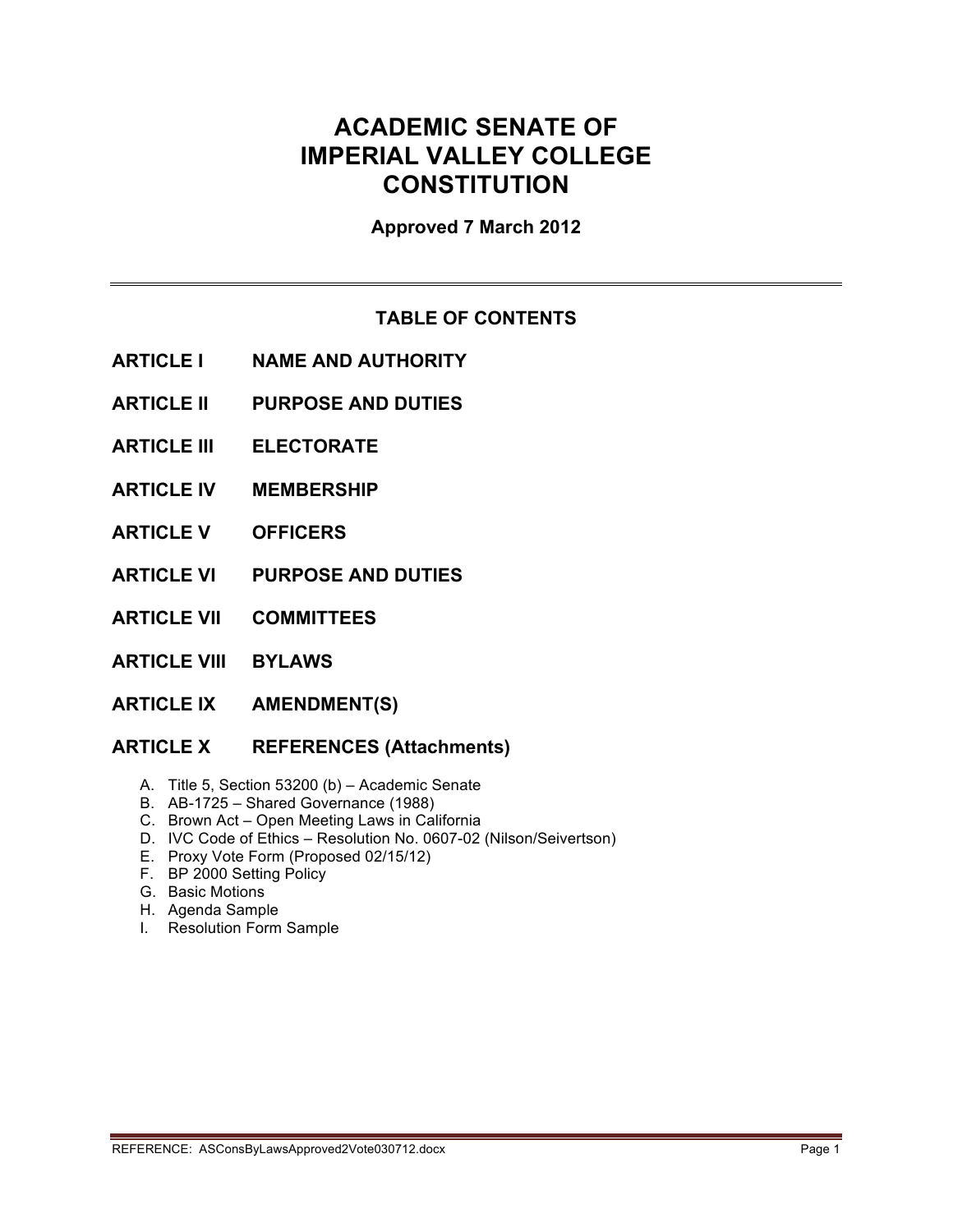## **CONSTITUTION AND BYLAWS OF THE ACADEMIC SENATE OF IMPERIAL VALLEY COLLEGE**

## **ARTICLE I -- NAME**

**Section 1. Name.** The name of this organization shall be the Academic Senate of Imperial Valley College.

## **ARTICLE II -- PURPOSE AND DUTIES**

**Section 1. Purpose.** The purpose of this organization shall be to represent the faculty in the formation of college and district policy on academic and professional matters, as mandated by Title 5, Section 53200 (b) and AB-1725, Shared Governance, to include:

- 1. Curriculum, including establishing prerequisites and placing courses within disciplines;
- 2. Degree and certificate requirements:
- 3. Grading policies;
- 4. Educational program development;
- 5. Standards or policies regarding student preparation and success;
- 6. District and college governance structures, as related to faculty roles;
- 7. Faculty roles and involvement in accreditation processes, including self study and annual reports;
- 8. Policies for faculty professional development activities;
- 9. Processes for program review;
- 10. Processes for institutional planning and budget development; and
- 11. Other academic and professional matters as mutually agreed upon between the Governing Board and the Academic Senate.

Further, according to the California Code of Regulations, Section 53100, Article 2, the Board of Trustees shall "primarily rely upon" the Academic Senate for recommendations regarding curriculum, degree and certificate requirements, grading policies, education program development, standards or policies regarding student preparation and success, and policies for faculty professional development activities.

**Section 2. Duties.** It is the duty of the Senate to address, either directly or through its designated committees, all matters pertaining to the educational well-being of the college, to develop and establish [faculty] positions on all such matters and to inform all relevant constituencies, inside and outside the college, of these positions. The Senate shall also assume responsibilities as legally directed, for example, by the California Code of Regulations, Section 53100, Article 2.

## **ARTICLE III -- ELECTORATE**

**Section l. Electorate.** The Electorate shall consist of all faculty members whose primary assignment is not administrative or supervisory and who belong to one of the following categories:

- **A. Regular Faculty**: a regular employee is any faculty member who has begun or completed the tenure process, excluding Emeritus Faculty, or nontenure track full-time employees.
- **B. Part-Time Faculty**: a part-time employee is any faculty member who has not begun the tenure process*,* including leave replacements.
- **C. Emeritus Faculty**: an Emeritus Faculty member is any regular faculty member who has retired from Imperial Valley College, but continues to be employed as a part-time faculty member for the institution. For purposes of this document, Emeritus Faculty are considered Academic Part-Time Faculty.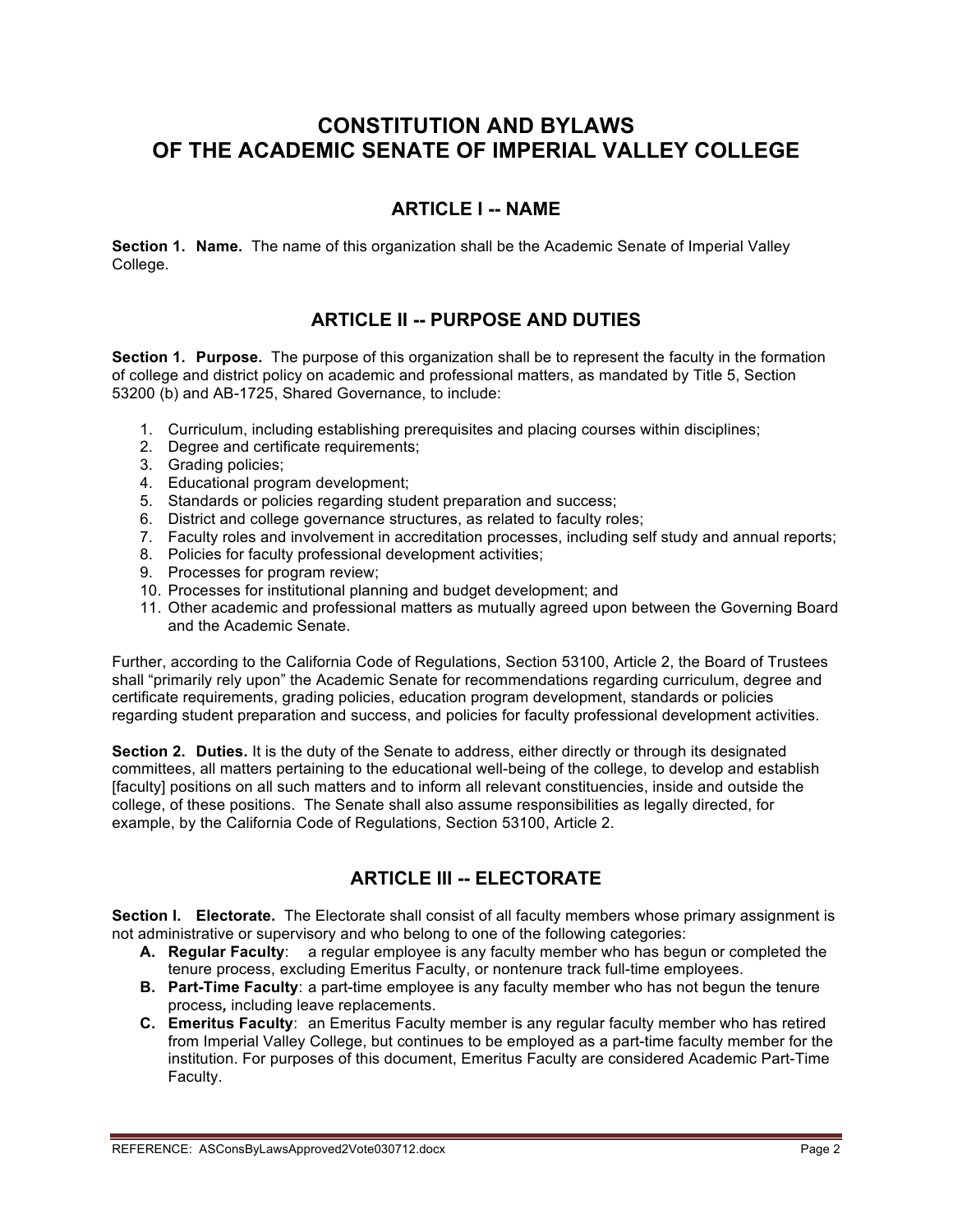## **ARTICLE IV -- MEMBERSHIP**

**Section 1. Eligibility.** All members of the Electorate, in accordance with the characteristics of eligibility established in the Senate Bylaws, shall be eligible to serve on the Senate. (AS Bylaws, Article IV.)

### **Section 2. Number and Election.**

- **A.** The Senate shall consist of an appropriate number of members to allow representation from each Division and Part-Time faculty area, together with the maintenance of at least nine At Large representatives, in accordance with the Senate Bylaws.
- **B.** Senate Composition:
	- 1. The Senate shall consist of twenty-nine (29) members.
	- 2. The Senate shall be composed as follows:
		- a) Academic Senate President, elected at large
		- b) Nine (9) Senators, elected at large
		- c) Two Senators per Division (14), elected by the members of the following divisions:
			- 1) Arts and Letters
			- 2) Behavioral and Social Sciences
			- 3) Economics and Workforce Development
			- 4) Health and Public Safety
			- 5) Learning Services
			- 6) Science, Math, and Engineering
			- 7) Student Services
	- 3. Two part-time faculty Senators, elected by the part-time faculty
	- 4. Ex officio participants (nonvoting members):
		- a) Immediate Past President
		- b) Vice President of Academic Services
	- c) Student representative
- **C.** Academic Senate President
	- 1. In accordance with this document, the Academic Senate president shall assume the duties of this office for a two-year term following a one-year term as Academic Senate President-Elect.
	- 2. The president shall receive reassigned time as written in the faculty contract.
- **D.** Academic Senate President-Elect
	- 1. In accordance with this document, the faculty shall elect the President-Elect in odd numbered years.
	- 2. Candidates for this office must have previous experience in the Academic Senate of Imperial Valley College within the last three years.
- **E.** The Senators shall be chosen in the following manner:
	- 1. Voting units consisting of Regular Faculty of divisions as specified in the Senate Bylaws, and a voting unit comprised of Part-Time Faculty as defined in the Senate Bylaws.
	- 2. At a meeting (or by written ballot) by the eighth week of the spring semester, each division voting unit shall elect by majority vote two (2) Regular Faculty members to serve as Division Senator.
	- 3. The Senators representing the Academic Part-Time Voting Unit shall be elected in the general election in April. The Chair of the Elections Committee or the Academic Senate Secretary, will be responsible for distributing self-nomination forms to all Part-Time Faculty by the eighth week of the spring semester. Nominations will close by the tenth week of the spring semester. All Part-Time nominee names will appear on the Academic Part-Time ballot in the general election. This senator will be elected by approval voting and secret ballot by the Part-Time faculty.
	- 4. Any member of the Electorate, including both regular and part-time faculty, may be nominated for an At-Large position by petition in accordance with the Election Code (Bylaws, Article IV) of the Senate Bylaws.
	- 5. The required number of senators-at-large shall be elected by approval voting by the Electorate, in accordance with the Election Code of the Senate Bylaws.
	- 6. Annual elections of At-Large members to the Senate shall be held during the first eight weeks. Senators-elect shall be invited to attend all meetings of the Senate during the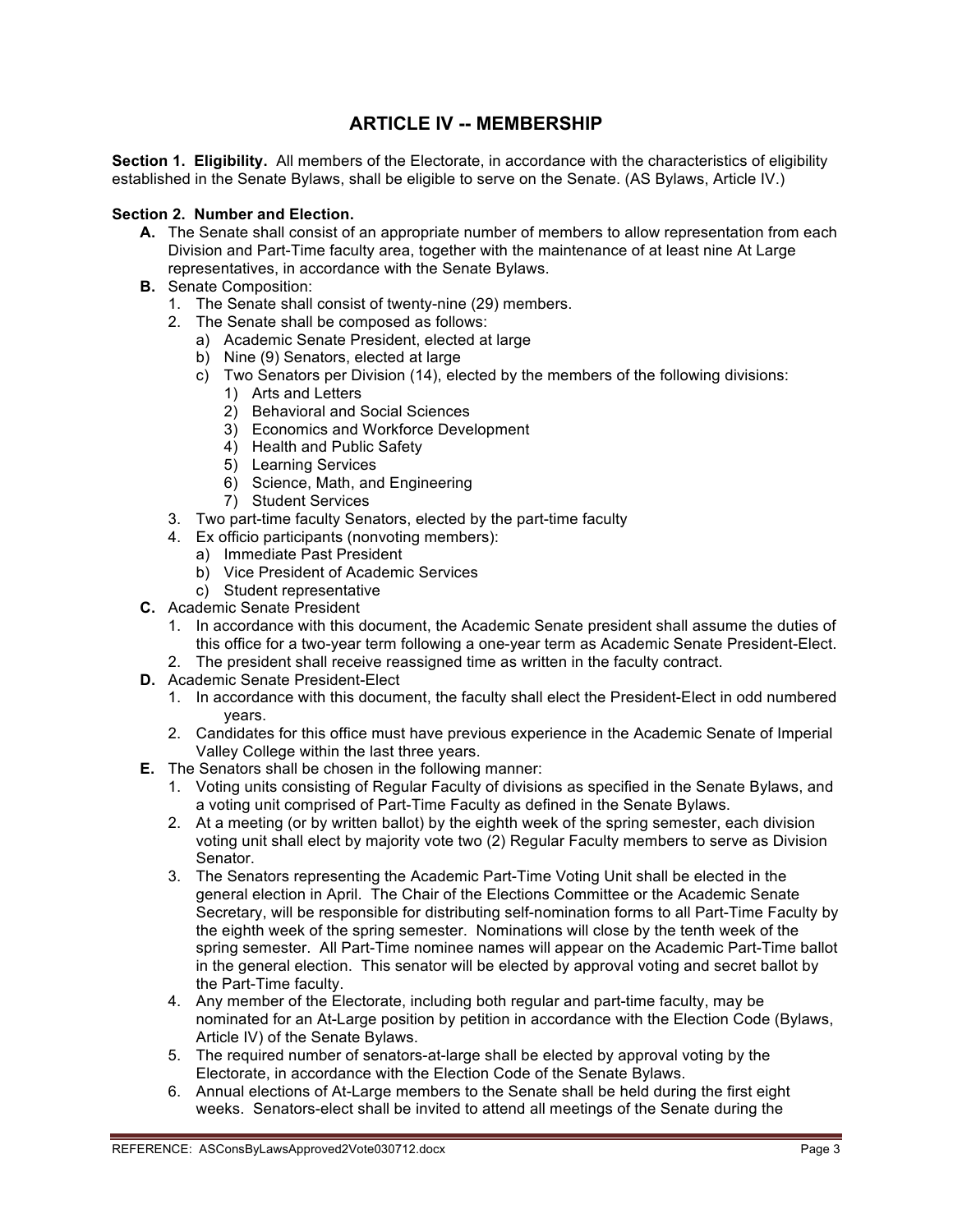remainder of the Spring Semester as nonvoting observers, and will take office at the close of the Spring Semester.

- **F.** Senators may be recalled by a two-thirds vote of all voting members of the unit.
	- 1. A recall election for a division senator may be held at any regularly scheduled division meeting if the recall election has previously been placed on the agenda and distributed at least three days prior to the meeting.
	- 2. A recall election for the Academic Part-Time Senator will be conducted by the Chair of the Elections Committee or the Academic Senate Secretary within thirty days of receiving a petition with twenty (20) signatures from members of the Academic Part-Time unit.
		- a) A vote of two-thirds by the part-time faculty members (not merely two-thirds of those voting) shall be required to sustain a recall.
	- 3. A recall election for an Senator At-Large will be conducted by the Chair of the Elections Committee or the Academic Senate Secretary, within thirty days of receiving a petition with twenty (20) signatures from members of the Senate Electorate.

### **Section 3. Terms of Office.**

- **A.** Division Senators shall be elected for a one-year term.
- **B.** Senators at-large shall be elected for three-year terms except when a change in voting units disrupts the Senate Rotation Schedule. In such cases, one or more at-large representative(s) may serve a term of less than three years in accordance with the Election Code of the Senate Bylaws.
- **C**. Part-time senators shall serve a one-year term, beginning on July 1<sup>st</sup> and ending on June 30<sup>th</sup> of the following year**.**

**Section 4. Reelection.** There shall be no restrictions on reelection to the Senate.

### **Section 5. Vacancies.**

- **A.** If a vacancy occurs in the Senate, the voting Division Senator, or the At-Large Senator shall be replaced in accordance with the Election Code of the Senate Bylaws (Bylaws, Section IV).
- **B.** Should a Voting Division fail to comply, the Senate can, at its discretion, fill the vacant position for the remainder of the term by calling a special At-Large election or by appointing a replacement directly.

**Section 6. Responsibilities.** Elected senators are trustees of their constituents. Senators may poll and shall consider recommendations made by their constituents; however, no individual or group may dictate the vote of a senator. A senator will always consider the good of the college community first and foremost.

## **ARTICLE V -- OFFICERS**

**Section 1. Senate Executive Committee and Officers.** The officers shall be the President, Immediate Past-President, Vice President, Secretary, Treasurer, and Budget and Planning Committee Representative. These officers shall constitute the Senate Executive Committee.

**Section 2. Selection and Terms.** Elected officers shall assume their offices at the close of the academic year.

- **A. President:** The President shall assume the duties of the presidency for two years following a one year term as President-Elect.
- **B.** President-Elect: The Electorate shall elect the President-Elect by majority vote of those casting ballots in the first eight weeks of the Spring semester in odd numbered years. The current President may run for President-Elect. If the current President wins, the position of President-Elect will not be filled for that year.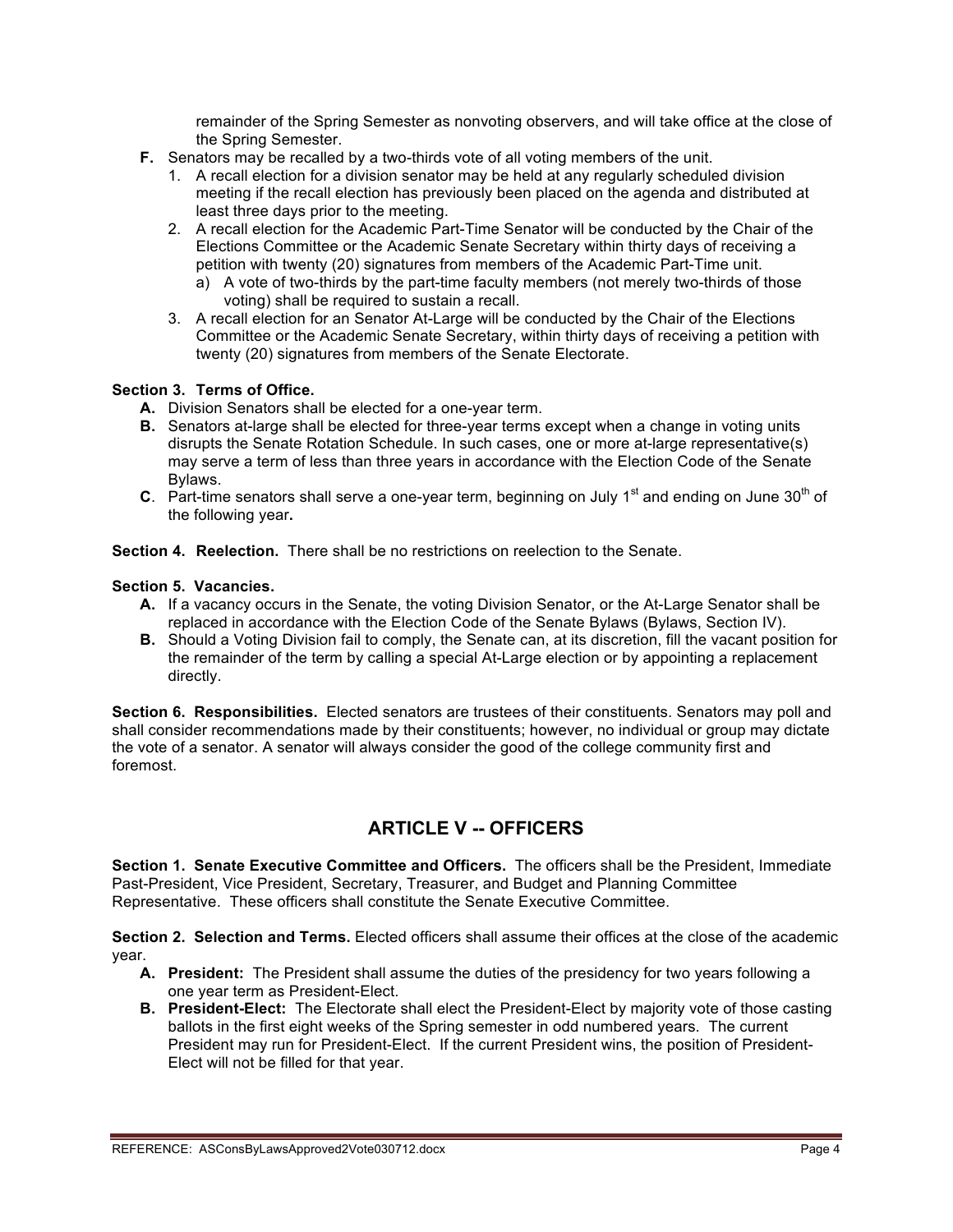- **C. Other Elected Officers**: The Senate shall elect the Vice President, Secretary, and Treasurer. With the exception of the President and President-Elect, the officers shall be elected at the last regularly scheduled Senate meeting of the academic year.
- **D. Budget and Planning Committee Representative**: This representative shall be appointed from the Electorate by the elected officers of the Senate Executive Committee for a one-year term immediately after the last regularly scheduled Senate Meeting of the academic year.

## **E. Terms of Office:**

- 1. The terms of office shall be one (1) year for President Elect, Vice President, Secretary, Treasurer, Immediate Past-President, and Budget and Planning Advisory Committee Representative.
- 2. The term of office shall be two (2) years for the President.

**Section 3. Reelection.** There shall be no restrictions on reelection of officers or on reappointment of representatives.

## **Section 4. Vacancies.**

- **A. President**. In the event that the President should not be able to complete his or her term of office, the Vice President shall fill the office for the remainder of the academic year.
- **B. President-Elect.** In the event that the President-Elect should not be able to complete his or her term of office before his or her two-year term begins, the Senate will conduct a special election to fill the office of the President.
- **C. Other Elected Officers.** In the case of the continued disability or resignation of any other elected officer the Senate shall hold a special election to fill the vacancy.
- **D. Budget and Planning Committee Representative.** In the case of the continued disability or resignation of this representative, the Senate Executive Committee shall designate a member of the electorate to fill the vacancy for the remainder of the term.

## **Section 5. Powers and Duties.**

- **A. President**. It shall be the duty of the President:
	- 1. To preside at all Senate meetings, including the Senate Electorate meetings;
	- 2. To chair the Senate Executive Committee and be an ex-officio member of all other Senate committees;
	- 3. To issue Calls-to-Meetings of the Senate and to publish the agenda;
	- 4. To cast the deciding vote in the event of a Senate deadlock (The President will not regularly vote on matters before the Senate.);
	- 5. To serve as the Senate representative to the Instructional Council Committee;
	- 6. To serve as the Senate representative to the Board of Trustees;
	- 7. To serve as the Senate representative to the Board Policy and Procedures Committee;
	- 8. To appoint with the approval of the Senate Executive Committee:
		- a. Chairs to tenure review committees (September),
		- b. Senate representatives to all governance committees (as needed),
		- c. Senate representatives to all administrative and faculty hiring committees (as requested),
		- d. Nominations to Academic Senate of California Community Colleges (ASCCC) committees (as requested),
		- e. Senate Representative to the Curriculum Committee,
		- f. Senate representatives to all standing and ad-hoc committees;
	- 9. To represent Imperial Valley College at ASCCC;
	- 10. To post the Senate agenda in accordance with the Brown Act;
	- 11. To oversee and assist with the training and mentoring of the President-Elect;
	- 12. To perform such other duties as may be necessary and proper.
- **B. President-Elect.** It shall be the duty of the President-Elect:
	- 1. To attend all remaining meetings of the Academic Senate in the spring;
	- 2. To attend all Senate Executive Committee meetings;
	- 3. To review and understand the Title V regulations governing Academic Senates;
	- 4. To review and understand the materials on the Statewide Academic Senate website;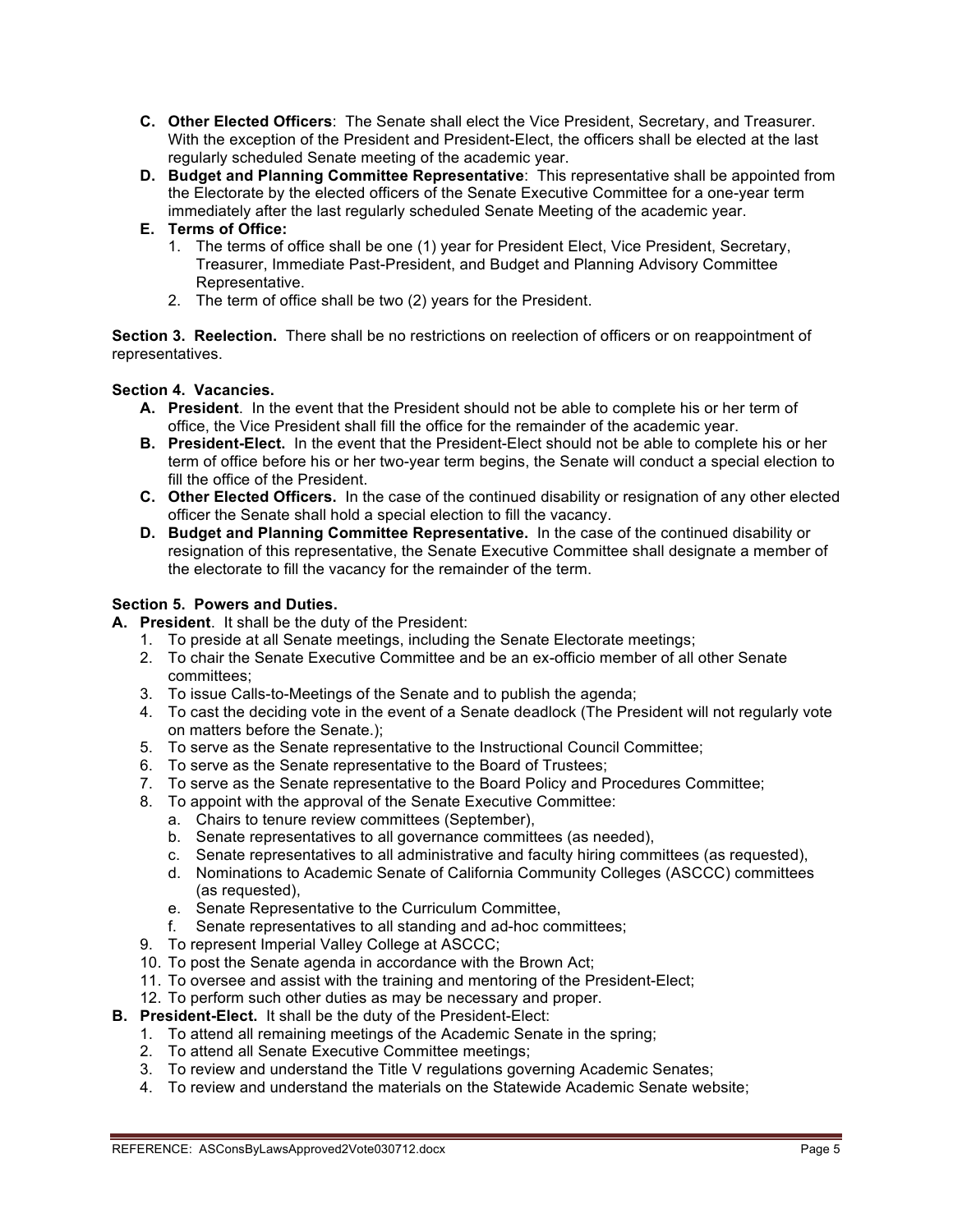- 5. To address any other such duties or concerns pertaining to the office of Academic Senate President.
- **C. Vice President**. It shall be the duty of the Vice President:
	- 1. To assist and act as substitute for the President at the request of the President;
	- 2. To oversee the implementation of governance matters as they relate to the Senate;
	- 3. To coordinate the work of the Senate ad hoc committees and task forces appointed by the Senate and to maintain records of all committee memberships, activities, and reports;
	- 4. To coordinate all academic issues pertinent to Part-Time Faculty.
- **D. Secretary**. It shall be the duty of the Secretary:
	- 1. To take accurate minutes for all meetings of the Senate and to publish and distribute those minutes to all Senators and to others as deemed necessary by the Senate Executive Committee, and to post minutes on the Senate web site;
	- 2. To conduct the general and special elections of the Senate;
	- 3. To prepare and process all routine correspondence pertaining to the Senate.
- **E. Treasurer.** It shall be the duty of the Treasurer:
	- 1. To receive, deposit, and disburse all Senate funds, to keep accurate records of all such transactions, and to present an annual report to the Senate at the end of the academic year;
	- 2. To develop the annual Senate budget by March in consultation with the Senate President and Vice President of Academic Services and submit to the Vice President of Business Services;
	- 3. To generate purchase orders to pay for all Senate expenditures and keep records of revenue and expenditures;
	- 4. To provide financial reports to the Senate.
- **F. Budget and Planning Committee Representative**. It shall be the duty of the Budget and Planning Committee Representative:
	- 1. To represent the interest of the Senate in the Imperial Valley College budget process;
	- 2. To make presentations to the Senate membership regarding budget issues or activities;
	- 3. To study the budget process and remain current in all budget activities both locally and at the state level;
	- 4. To attend all meetings of the Imperial Valley College Budget and Planning Committee.

## **ARTICLE VI -- PURPOSE AND DUTIES**

## **Section 1. Meetings and Special Meetings.**

- **A.** At the start of the fall semester, the Senate shall establish the meeting calendar dates for the academic year based on past precedence of conducting meetings on the first and third Wednesdays of any given month, from 1:30 PM to 3:00 PM.
- **B.** The Senate shall be required to hold at least one regular meeting per month during the fall and spring semesters.
- **C.** Special meetings:
	- 1. May be called by the Senate Executive Committee;
	- 2. Shall be called by the President upon receipt of a written request signed by one-third of the Senators or 5% of the members of the Electorate;
	- 3. Shall be in compliance with the Brown Act. Members will be given notice of the meeting at least twenty-four hours before the meeting.
- **D.** The agenda for all general, regular, and special meetings shall be prepared by the Senate Executive Committee and distributed to the members of the Senate at least three working days prior to the particular meeting. The agenda shall also be posted in a public location on campus.
- **E.** Participation in meetings of the Senate shall be open to the public. Visitors may speak at Senate meetings during the Communications from the Audience agenda item. Unless visitors are recognized by the President during the course of the Senate meeting, they may not participate in Senate debate or discussion.
- **F.** *Roberts Rules of Order* shall govern the conduct of all meetings except as may be otherwise provided in the Senate Bylaws.

**Section 2. Quorum.** Two-thirds of the Senate shall constitute a quorum.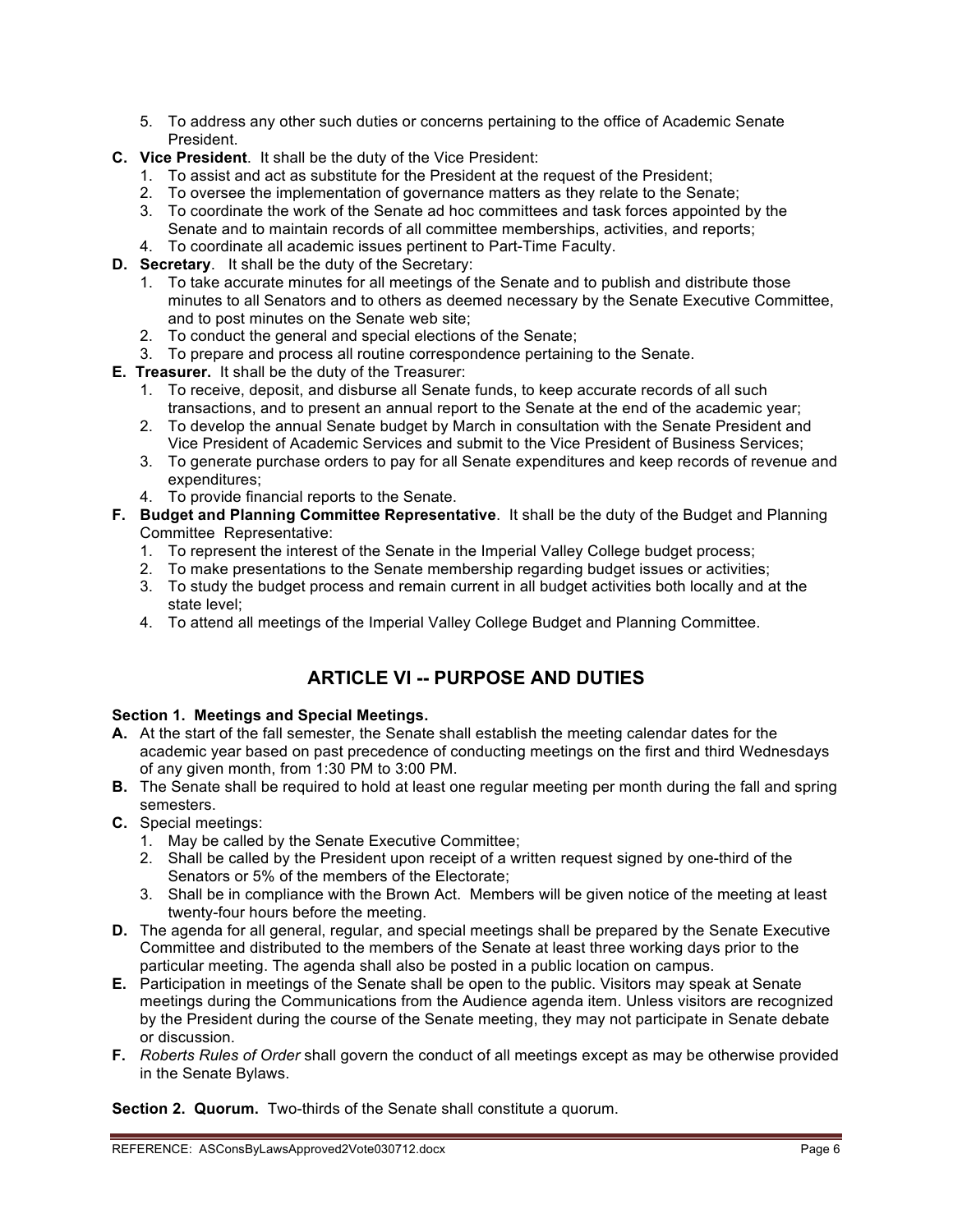**Section 3. To Give Proxy Vote.** A Senator who is unable to attend a meeting is responsible to give a written proxy form to any other member of the Electorate who is not a Senator. The proxy form must be given to the Secretary at the beginning of the meeting and entitles the bearer to full speaking and voting rights for that meeting. In no case shall an individual hold more than one proxy at any given meeting. Each Senator who expects to be unavailable during the summer or winter intersession shall appoint a proxy to serve in case of special meetings and shall so notify the Secretary in writing.

**Section 4. Introduction of Resolutions.** Any member of the Electorate may submit items for the Senate agenda by written request, such as a resolution, to be presented by any Senator. The Senator shall deliver such items in the form of motions or resolutions which bear the signatures of a presenter and a seconder to the Senate Executive Committee. The Senate Executive Committee shall place the item on the agenda for one of the next two Senate meetings or refer the item to a specific committee. Disposition of such items shall be reported to the Senate.

**Section 5. Processing of Matters Referred to Committee.** Upon the completion of a committee's work, the chair shall submit its report to the Senate Executive Committee for placement on the Senate agenda.

### **Section 6. Disposition of Senate Findings.**

- **A.** The Senate shall make known the results of all Senate reports, recommendations, and polls to the Electorate and, if appropriate, to the College Administration.
- **B.** A majority vote of the whole number of Senators shall be required for further action.
- **C.** Senate recommendations for further action shall be presented to the appropriate governance committee.
- **D.** If necessary, Senate recommendations for further action may then be presented to the College's Board of Trustees.

## **Section 7. Opinion Polling.**

- **A**. Whenever the Senate decides that a reasonable doubt exists as to the wishes of the faculty, it may direct the Elections Committee to conduct a poll of the Electorate before committing the faculty to a major action.
- **B.** Fifteen percent of the Electorate, by submitting an appropriate petition to the Senate, shall cause a poll of the total Electorate to be taken on any relevant subject whether or not it has been previously considered by the Senate.

**Section 8. Senate Bylaws.** The Senate shall be responsible for constructing its own rules of operating procedure which shall be known as the Senate Bylaws and which shall have the status of Bylaws of this Constitution. Changes in the Senate Bylaws may be made by a majority vote of the whole number of Senators provided the change has been proposed at a previous regular meeting of the Senate. The Senate shall annually review the Senate Bylaws.

#### **Section 9. Censure and Expulsion of a Senator.**

- **A.** The procedure for censure and expulsion shall be determined by the Senate and placed in the Senate Bylaws.
- **B.** A two-thirds vote of the whole number of Senators shall be required for censure.
- **C.** A three-fourths vote of the whole number of Senators shall be required for expulsion.

## **ARTICLE VII -- COMMITTEES**

#### **Section 1. Committee and Taskforce.**

For the purpose of the Academic Senate, the terms committee and taskforce are interchangeable.

## **Section 2. Operations Committees.**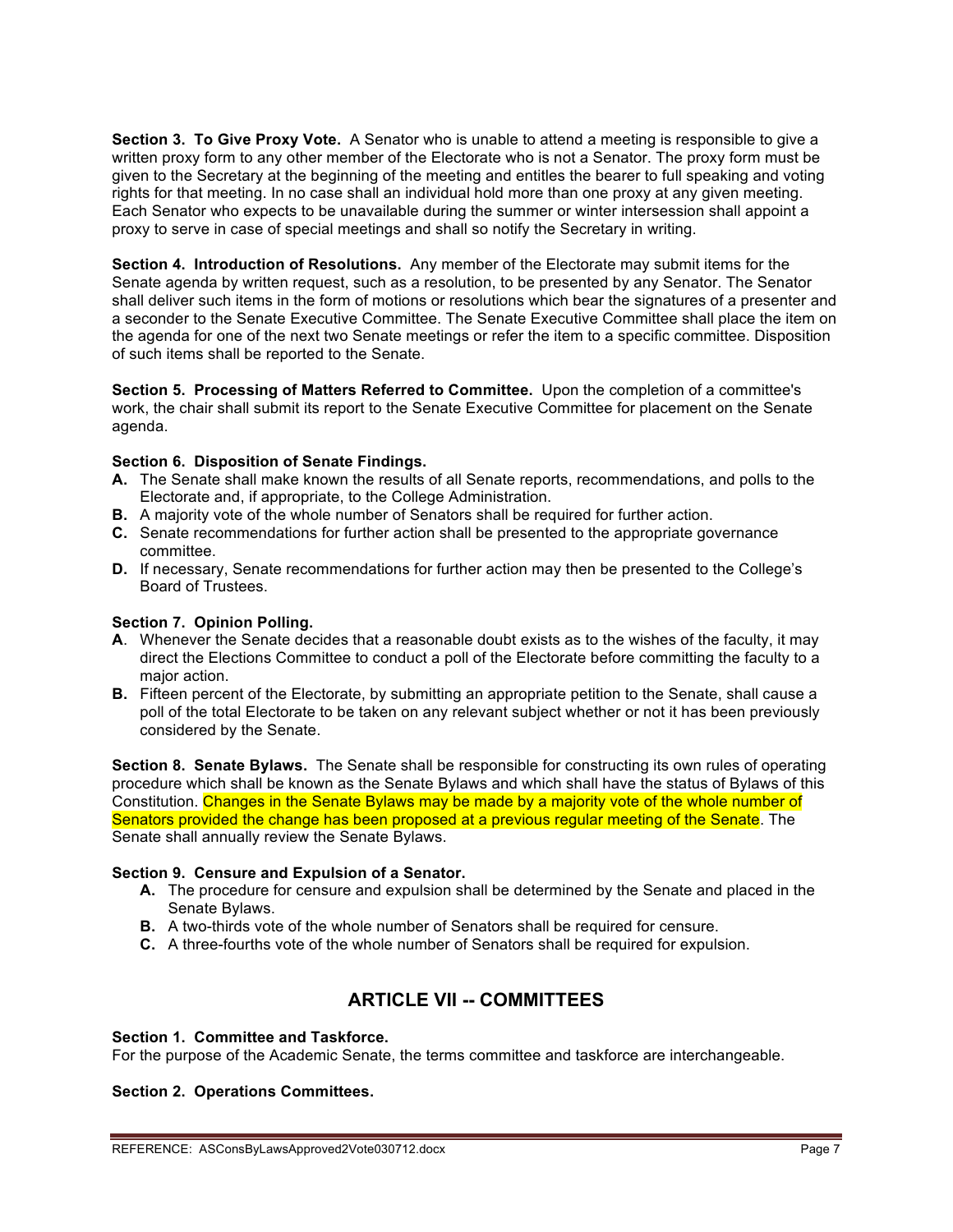- **A.** The Operations Committees of the Senate shall include the Senate Executive Committee and the Elections Committee.
- **B.** Committee compositions and duties not otherwise mentioned in the Constitution shall be specified in the Senate Bylaws.

**Section 3. Other Committees.** Other committees may be established at the direction of the Senate or the Senate Executive Committee.

## **ARTICLE VIII -- BYLAWS**

**Section l. Additions and Amendments.** Bylaws to this Constitution may be adopted or amended by a two-thirds vote of the Senate provided the proposal has been introduced in writing at a previous regular or special Senate meeting.

## **ARTICLE IX -- AMENDMENTS**

#### **Section l. Proposal.**

- **A.** Amendments to the Constitution may be proposed by a majority vote of the whole number of Senators or by petition signed by 25% of the Electorate and presented to the Senate Executive Committee.
- **B.** All proposed amendments shall be submitted in writing to the Electorate at least one week prior to voting.

#### **Section 2. Ratification.**

- **A.** To be adopted, the proposed amendment shall require a two-thirds majority of votes cast by the Electorate.
- **B.** An amendment shall become effective immediately, unless otherwise provided.

## **ARTICLE X REFERENCES**

### **Section I. Attachments.**

- **A.** Title 5, Section 53200 (b) Academic Senate
- **B.** AB-1725 Shared Governance (1988)
- **C**. Brown Act Open Meeting Laws in California
- **D**. IVC Code of Ethics Resolution No. 0607-02 (Nilson/Seivertson)
- **E.** Proxy Vote Form (Proposed 02/15/12)
- **F.** BP 2000 Setting Policy
- **G.** Basic Motions
- **H.** Agenda Sample
- **I.** Resolution Form Sample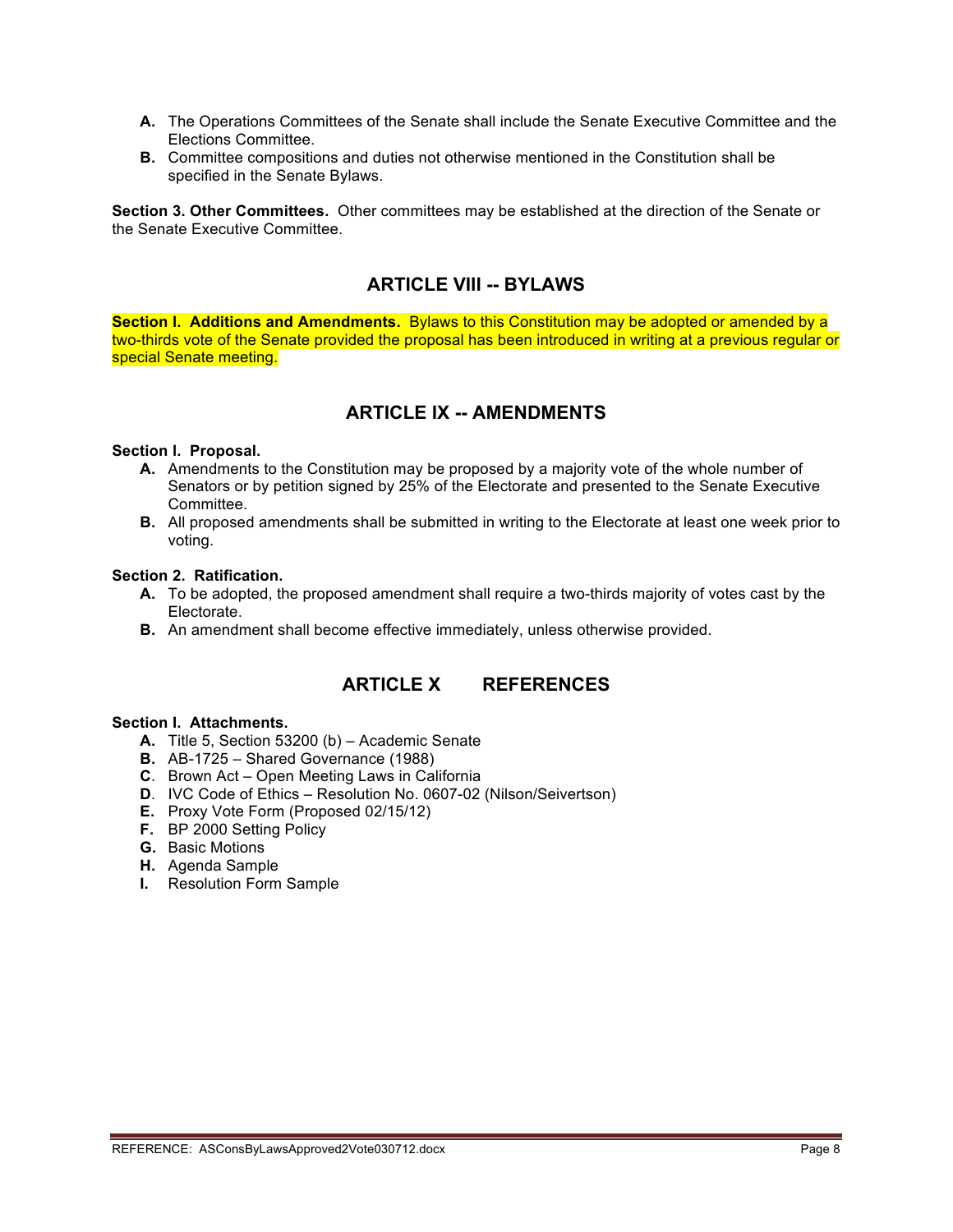## **ACADEMIC SENATE OF IMPERIAL VALLEY COLLEGE BYLAWS**

## **Approved 19 November 2014**

## **TABLE OF CONTENTS**

| <b>ARTICLE I</b>   | <b>GENERAL COMMITTEE PROVISIONS</b> |
|--------------------|-------------------------------------|
| <b>ARTICLE II</b>  | <b>OPERATIONS COMMITTEES</b>        |
| <b>ARTICLE III</b> | <b>STANDING COMMITTEES</b>          |
| <b>ARTICLE IV</b>  | <b>ELECTION CODE</b>                |
| <b>ARTICLE V</b>   | <b>SENATE FUNDS</b>                 |

## **ARTICLE I -- GENERAL COMMITTEE PROVISIONS**

**Section 1. Committee and Taskforce.** For the purpose of the Academic Senate, the terms committee and task force are inter-changeable.

**Section 2. Selection of Committee Members.** Members and chairs of Senate committees and Senate representatives on college governance and other committees shall be appointed by the Senate Executive Committee, unless otherwise specified in the Constitution or By-lawsBylaws. The Senate, however, can at any time decide to make any of these appointments itself.

**Section 3. Terms of Committee Members.** The term of office of any committee member appointed in Section 1 is one year or the duration of the committee itself, whichever is shorter. Any such appointment may be renewed without restrictions.

#### **Section 4. Meetings of Senate Committees.**

- **A.** Meetings shall be called by the chairperson of each committee.
- **B.** Should the chairperson fail or decline to call meetings frequently enough to accomplish the committee's objectives, a meeting may be called by a majority of committee members provided that all members, including the chairperson, are given sufficient notice.

**Section 5. Quorum:** A majority of members shall constitute a quorum for any Senate committee.

## **ARTICLE II -- OPERATIONS COMMITTEES**

### **Section 1. The Senate Executive Committee.**

**A. Duties.** It shall be the duty of the Senate Executive Committee:

- 1. To consider such matters as fall within the purview of the Senate, to formulate recommendations and opinions on these matters, and to forward such recommendations and opinions to the Senate or the appropriate committees;
- 2. To schedule meetings of the Senate and prepare the agenda;
- 3. To request the presence of any individual(s) who may be needed to facilitate the business of the meeting(s);
- 4. To propose to the Senate amendments to the Constitution and Bylaws of the Senate;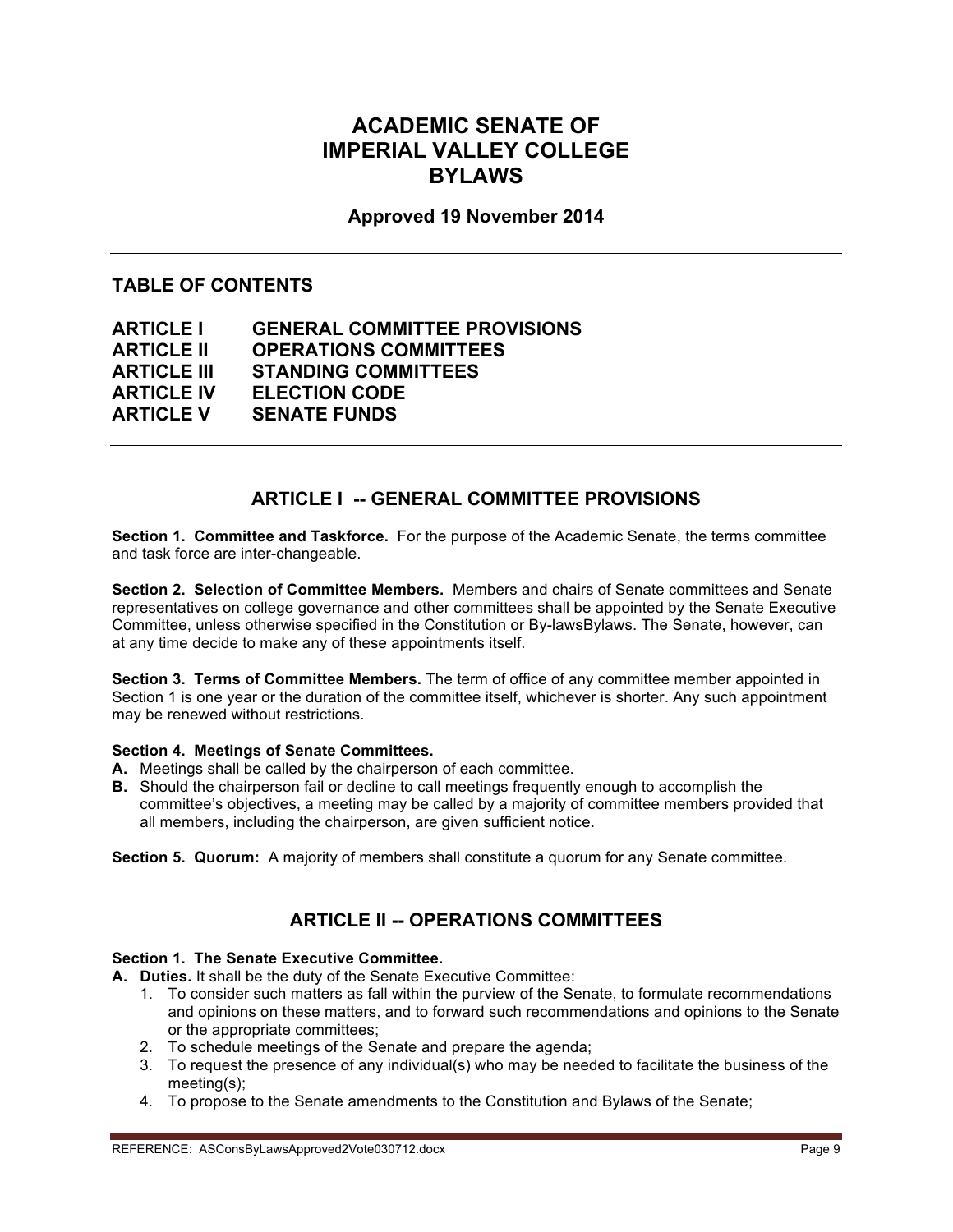- 5. To secure nominations for elected officers of the Senate;
- 6. To act as liaison committee between the Senate and the College Administration and the Board of Trustees, and between the Senate and relevant statewide agencies;
- 7. To appoint members and/or chairs of Senate committees, governance committees, and other committees as needed;
- **B. Meetings.** The Executive Committee shall meet at least one week prior to each regular meeting of the Senate and at other times when called by the President.

## **Section 2. The Elections Committee.**

- **A. Composition.** The Elections Committee shall consist of the Secretary of the Senate, who will be its chair, and at least two other members, one of whom must be a Senator. Members of the committee, other than the chair, shall be appointed by the Senate Executive Committee.
- **B. Duties**. It shall be the duty of the Elections Committee:
	- 1. To devise procedures for election of members to the Senate and the election of Senate Officers;
	- 2. To supervise and, when appropriate, administer all elections of members to the Senate and officers of the Senate in compliance with the Senate Constitution, the Election Code of the Senate Bylaws;
	- 3. To prepare and publish all election documents and all other communications between the Senate and the Electorate regarding elections, including:
		- a) an annual Senate Rotation Schedule,
		- b) announcements,
		- c) forms for nomination by petition,
		- d) self-nomination forms for election of Senator for the voting Part-Time Academic unit,
		- e) ballots for election of Senate representatives,
		- f) announcements of election results;
	- 4. To assume the responsibility for filling vacancies in the Senate in accordance with the Election Code of the Senate Bylaws;
	- 5. To conduct all opinion polls as directed by the Senate;
	- 6. To act as tellers for Senate Elections and to report the results to the Senate;
	- 7. To resolve cases of doubt as to eligibility for election to any office, for membership in the Senate, or for membership status in the Electorate.

## **C. Voting.**

- 1. All actions of the Academic Senate are binding unless or until they are repealed either by the Academic Senate or by a faculty vote. In the case of the faculty vote, at least two-thirds of the faculty (not merely two-thirds of those voting) shall constitute a decision to repeal an action of the Academic Senate.
- 2. Resolutions may be drafted in committee or by individuals who are Academic Senators.
- 3. Resolutions should be submitted for first reading at an Academic Senate meeting. Action may be taken at a following meeting. This process may be changed by a suspension of the rules as defined by *Robert's Rules of Order, Revised* for urgent situations.
- 4. Resolutions for action should be attached to the meeting agenda and distributed to the faculty at least three days in advance of the scheduled meeting.
- 5. Resolutions submitted for first reading should correspond to an identified agenda item. Copies for distribution should be made available at the Academic Senate meeting.
- 6. Resolutions may be amended for further clarification, addition, or deletion, as defined by *Robert's Rules of Order, Revised*.
- 7. Resolutions may be substituted with another resolution on the same topic. The substitution should be submitted in writing before considering the original resolution.
- 8. Resolution amendments and/or substitutions will be considered before the original resolution.
- 9. Discussion on resolutions or amendments should have a preset time limit.
- 10. While the Senate is debating a motion, the president may recognize pro and con arguments alternately, as defined by *Robert's Rules of Order, Revised*.
- 11. Any attendee at the Senate meeting may engage in the debate if recognized by the Academic Senate President.
- 12. A majority of the voting Senate members present may carry a resolution.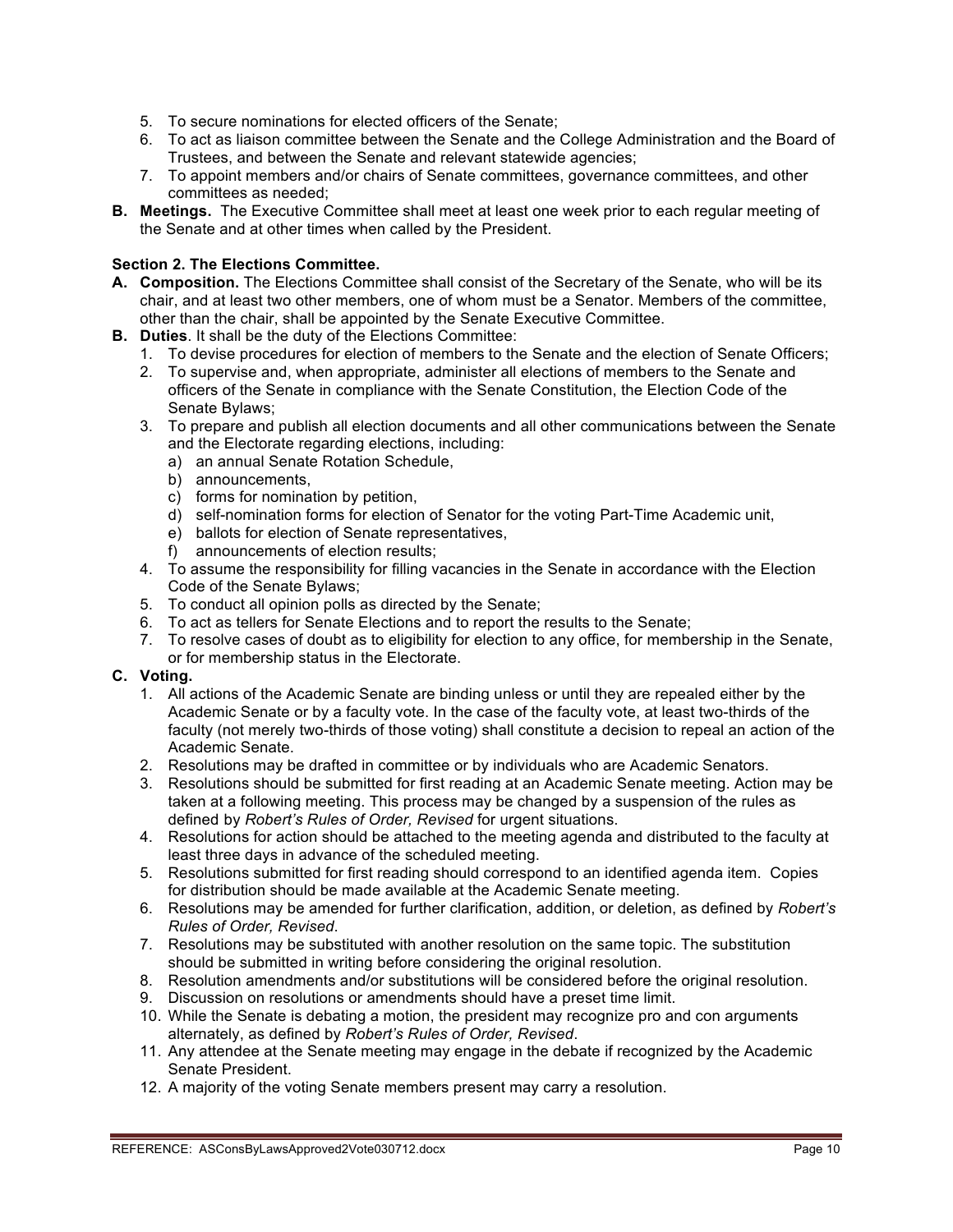13. Approved resolutions should be forwarded to the appropriate parties by the Academic Senate President.

## **ARTICLE III -- STANDING COMMITTEES**

**Section 1. Standing Committees of the Academic Senate.** The Standing Committees of the Senate shall be:

- 1. Admissions, Records, and Petitions Committee
- 2. Basic Skills Initiative Committee
- 3. Bookstore Committee
- 2. Budget and Planning Advisory Committee
- 4. Curriculum Committee
- 5. Distance Education Committee
- 6. Equivalence Committee
- 7. Faculty Orientation Committee
- 8. Learning Support Services
- 9. Student Learning Outcomes Committee

#### **Section 2. Composition and Duties of the Standing Committees.**

#### **A. Admissions, Records, and Petitions Committee.**

#### **1. Composition.**

The chairperson shall be the Chief Admissions and Records Officer with an indefinite number of faculty and classified personnel appointed by the President/Superintendent. Two student members shall be appointed by the Associated Student Government.

#### **2. Duties**

The function of the Admissions, Registration, and Petitions Committee is to interpret and administer state regulations and college policies on admission, registration, graduation, and student records. Action will be taken on student petitions for exceptions to policies and procedures. The chairperson shall be the Chief Admissions and Records Officer with an indefinite number of faculty and classified personnel appointed by the President/Superintendent. Two student members shall be appointed by the Associated Student Government.

## **B. Basic Skills Committee**

#### 1. **Composition**

The committee is composed of Basic Skills Coordinator, Faculty Representative from Math, Faculty Representative from reading, Faculty Representative from writing, Faculty Representative from ESL, Faculty Representative from Career Technical, Faculty Representative from a nonbasic skills discipline, Representative from Counseling, English Department Chair, Math Department Chair, ESL Department Chair, VP of Academic Services, Instructional Support Assistant and any other faculty who wishes to participate.

#### 2. **Duties.**

The mission of the Basic Skills Committee for Imperial Valley College is to find ways to increase student success and retention rates in basic skills classes involving reading, writing, ESL, and math; to increase student skill levels in these areas so that students are better prepared for their academic and career goals; to provide training for IVC instructors so that they can better understand and teach basic skills students; and to generally support best practices to achieve these ends.

The function of the committee is to develop policies necessary to the implementation of the Basic Skills Initiative mandated by the State.

### **C. Bookstore Committee.**

**1. Composition.** The chairperson of the committee shall be the Lead Librarian the first year, and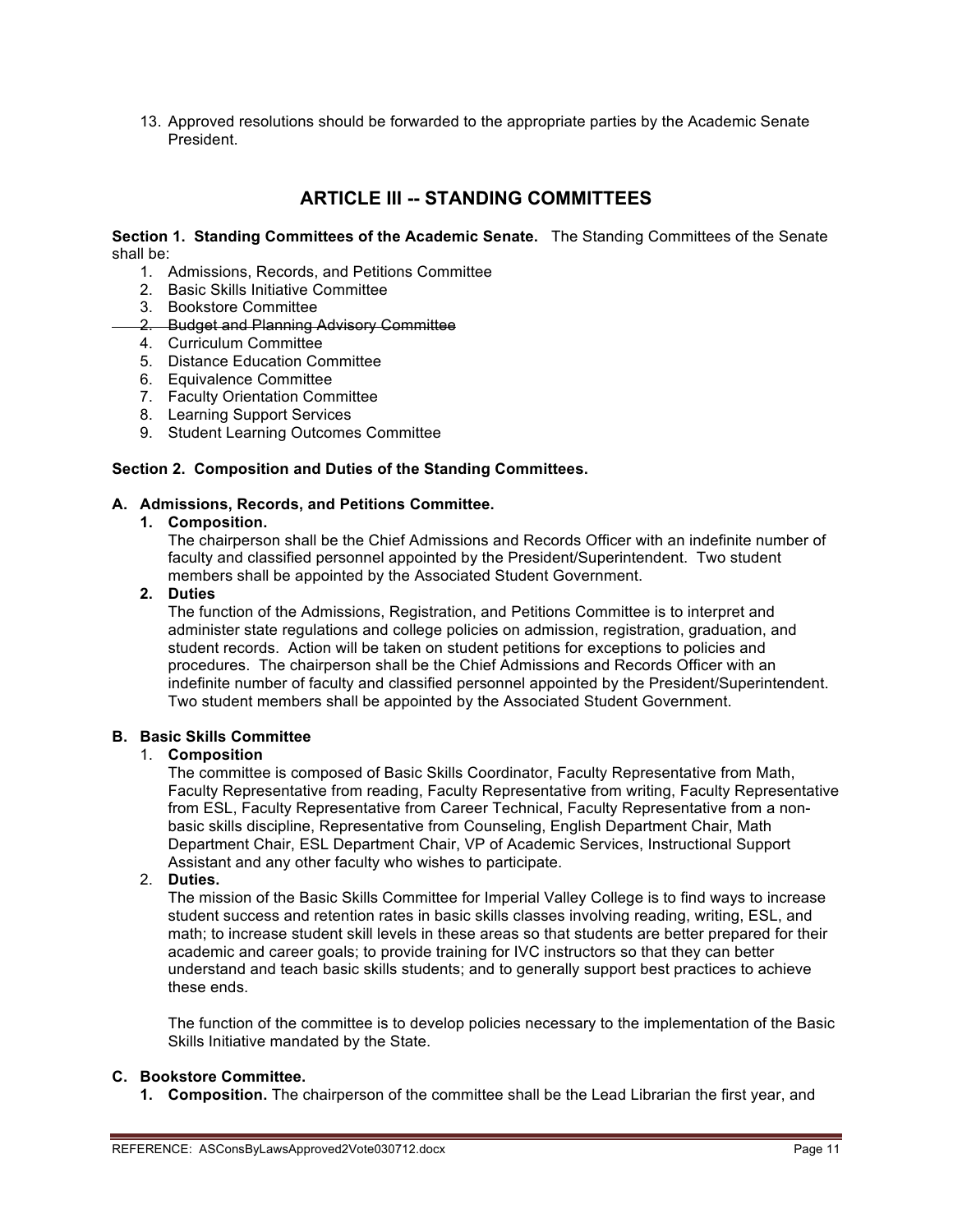then the faculty member will be decided again the second year. Other committee members include classified staff, a student, a faculty member, and the manager of the Bookstore.

**2. Duties.** The purpose of the Bookstore Committee is to resolve issues regarding bookstore and campus issues, as well as make recommendations to benefit the college.

### **D. Curriculum Committee.**

## 1. **Composition.**

- a. **Voting Members.** The voting members shall be the Chief Instructional Officer (CIO); Academic Senate Representative; Department Chairpersons; Distance Education Coordinator; Disabled Student Programs and Services Director; Counseling Representative; Articulation Officer; Lead Librarian; and Associated Student Government Representative. The Chair of the Curriculum Committee shall be selected from among the voting faculty membership of the committee. The Curriculum Committee members shall attend all Curriculum meetings or send their proxy representative.
- b. **Consulting Members.** The consulting members shall be the Division Deans; Basic Skills Coordinator; Vice President for Student Services; Director of Admissions and Records; Matriculation Director; Child, Family and Consumer Sciences Director; Transfer Center Director; Non-Credit Coordinator; and SLO Coordinator.

### **2. Duties**

The Curriculum Committee shall serve in an advisory capacity to the Academic Senate by developing policy recommendations which the Board of Trustees have elected to "rely primarily" on the advice and judgment of the Academic Senate, and for which the Curriculum

Committee shall provide policy recommendations and procedures are: a. Curriculum, including establishing prerequisites and placing courses within disciplines;

- b. Degree and certificate requirements;
- c. Grading policies.

In addition, graduation requirements, general education requirements, transfer requirements, articulation agreements and other matters relating to the curriculum may be reviewed by the Curriculum Committee for formulating policy recommendations and procedures to the Academic Senate.

The Curriculum Committee shall also serve in an advisory capacity to the Academic Senate, the Chief Executive Officer, and as the Board of Trustees designee, and on academic and professional matters on areas where mutual agreement must be reached before being submitted to the Board of Trustees. The eight areas that the Curriculum Committee shall provide policy recommendations procedures to the Academic Senate and the Chief Executive Officer are:

- a. Educational Program development;
- b. Standards of policies regarding student preparation and success;
- c College governance structures, as related to faculty roles;
- d. Faculty roles and development in accreditation processes;
- e. Policies for faculty professional development activities;
- f. Processes for program review;
- g. Processes for institutional planning and budget development;
- h. Other academic and professional matters as mutually agreed upon.

In addition, community needs assessments, instructional methodologies, catalog and schedule development, and other matters relating to programs and instruction may also be reviewed by the Curriculum Committee for formulating policy recommendations and procedures to the Academic Senate and the Chief Executive Officer.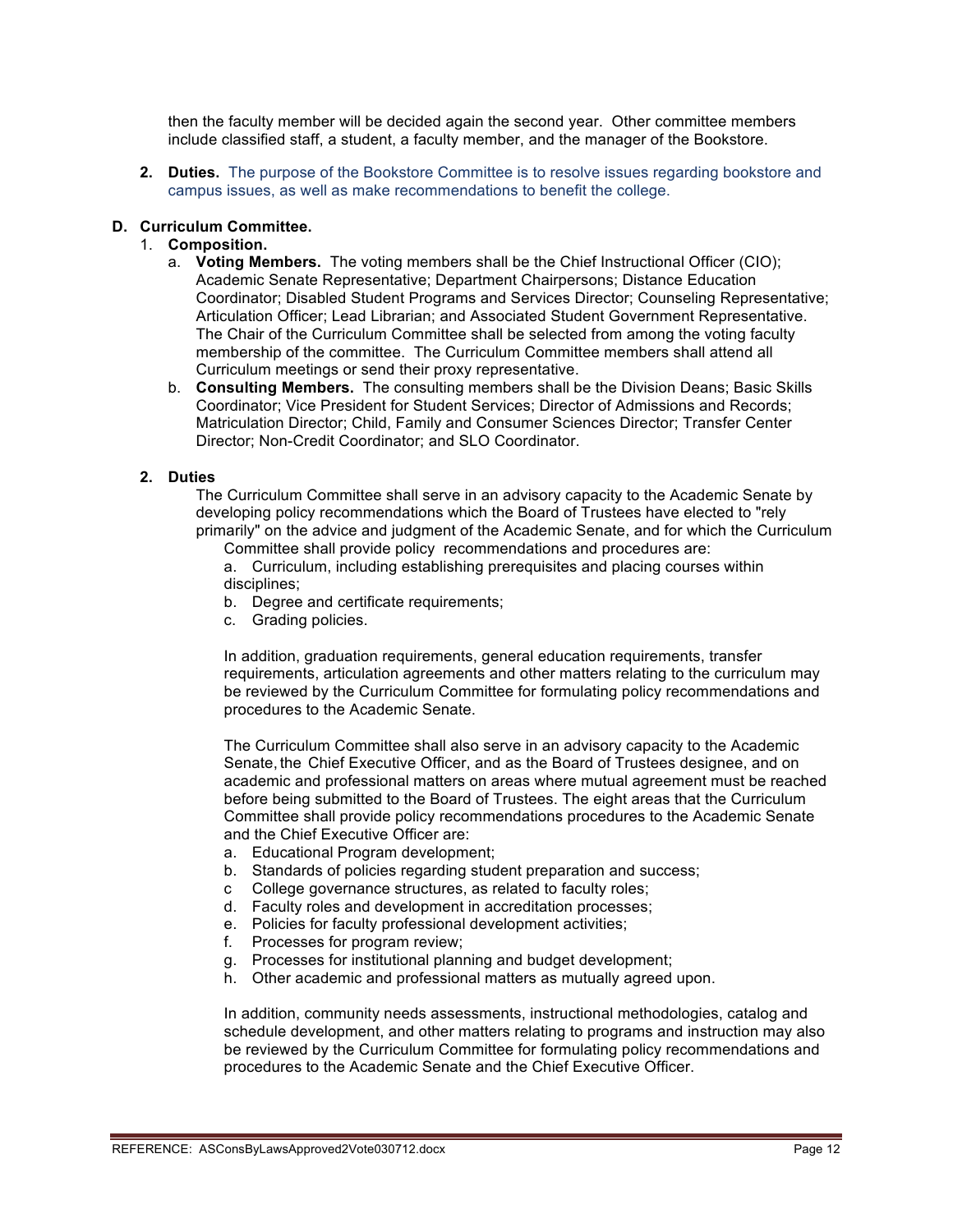- **3. Meeting Schedule.** The regular meetings of the Curriculum Committee are held the first and third Thursdays of each month at 3:05 p.m. in the Board Room.
- **4. Operating Guidelines.** The Chief Instructional Officer and the Academic Senate representative will co-chair the committee. Both the Chief Instructional Officer and the Academic Senate representative will sign off on approved committee action. Per Board Resolution No. 10641 (Shared Governance) both the Chief Instructional Officer and the Academic Senate President will address the Curriculum items to the Board of Trustees.

Items approved by the Curriculum Committee will be sent to the Academic Senate for action prior to being placed on the agenda for the Board of Trustees.

The Chief Instructional Officer is responsible for providing clerical and administrative support to prepare and distribute agendas and minutes, place Curriculum matters on the Board agenda, and coordinate projects as directed by the Curriculum Committee.

#### **E. Distance Education (DE) Committee.**

#### 1. **Composition.**

The Committee shall be comprised of the following: administrative representative (Co-Chair); Distance Education Coordinator (Co-Chair); five faculty representatives (including at least one non-teaching); classified representative; technology representative; DSPS representative.

All committee members need to have taken or taught an online class using the Etudes course management system. The Academic Senate will approve all faculty positions; the remaining positions will be appointed by the bargaining unit representative or division head in consultation with the Co-Chairs and the Vice President of Academic Services.

Terms for all members shall be for two years with the exception of the Distance Education Coordinator and the DSPS representative.

### 2. **Duties.**

The purpose of the Distance Education Committee will be to advise the Senate, its Curriculum subcommittee, and the Technology Planning Committee on designs, implementation strategies, resources needed, and policies for distance education; to provide a faculty overview of all distance education and distributed activities conducted at Imperial Valley College; and to work with all relevant faculty and administrators to foster innovation while maintaining, enhancing, and evaluating high standards of academic quality, at a level appropriate to the students for which the content is developed.

The function of the Distance Education Committee is to develop and review policies and procedures necessary to the implementation and evaluation of the distance education program at Imperial Valley College..

#### **F. Equivalence Committee.**

### 1. **Composition.**

The Equivalence Committee shall be made up for five (5) members consisting of the following:

- a. Three (3) faculty members, appointed by the Academic Senate President with the consent of the Academic Senate, who serve two year terms; plus
- b. Two (2) faculty members with expertise in the discipline in which the applicant is to serve shall be assigned by the discipline Department Chair for each applicant. One of these faculty members can be the Department Chair. If necessary, a faculty member from a reasonably related discipline can be appointed by the discipline Department Chair or Division Dean responsible for that discipline;
- c. The Academic Senate shall appoint an alternate faculty member to serve as a substitute for any of the appointed faculty members who are unavailable to review an application for equivalence on a case by case basis. This alternate will also serve a two year term.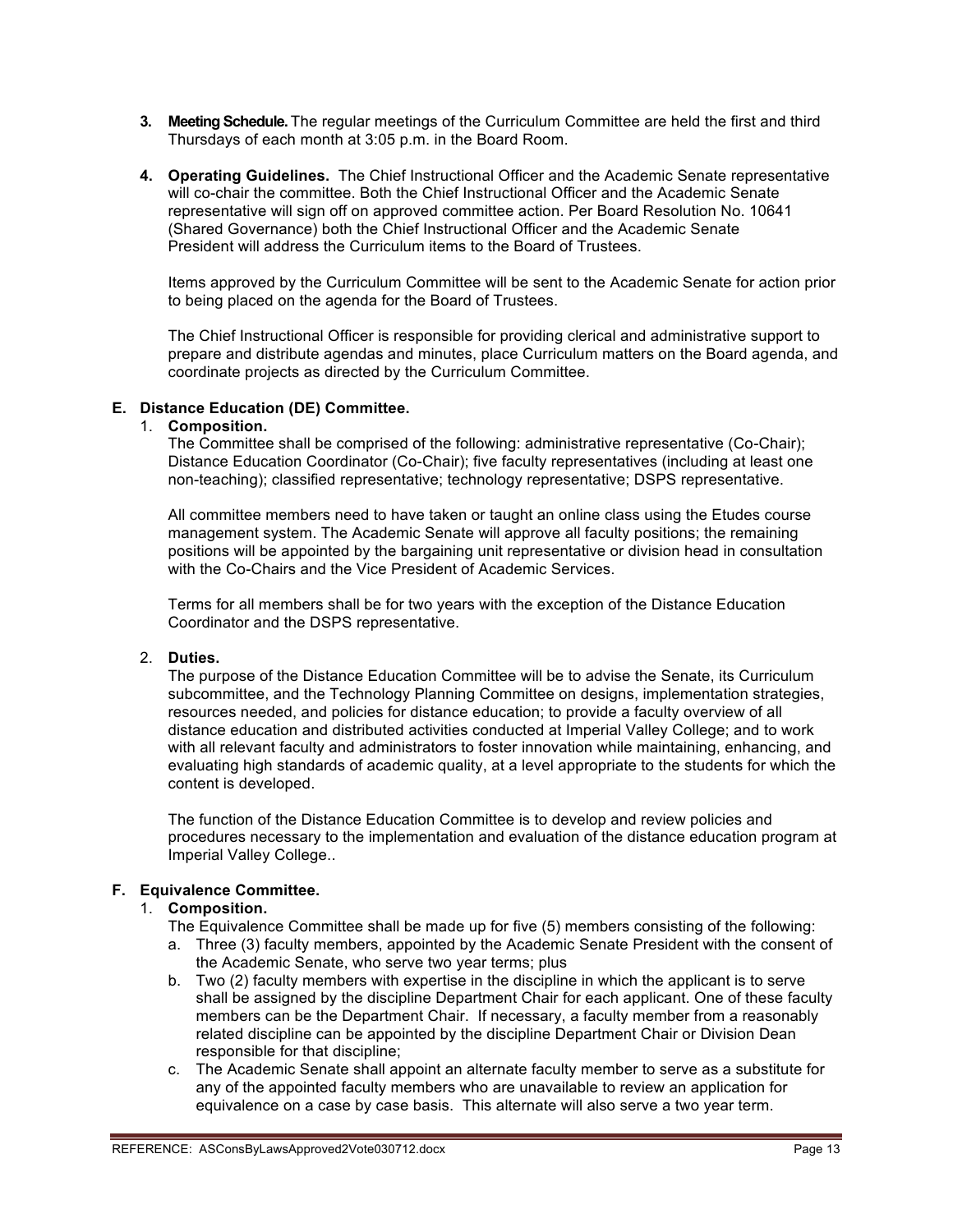The Vice President of Academic Services (CIO) or a designated educational administrator will have oversight of the process but does not have a vote and cannot grant equivalence. The Vice President of Academic Services (CIO) or a designated educational administrator can call a meeting of the Equivalence Committee to discuss a decision made by the committee.

It is recommended that the terms of Academic Senate appointees be staggered to maintain consistent expertise on the Equivalence Committee at all times.

### 2. **Duties.**

- a. To assure campus-wide consistency in applying equivalence criteria, the Human Resources Office shall send to the Equivalence Committee all applications which fail to meet minimum qualifications.
- b. For approval of equivalence, a majority vote of the Equivalency Committee is required. A majority of the members of the committee shall constitute a quorum, however at least one division/department representative must be in attendance for a decision to be rendered.
- c. The Equivalence Committee shall make its recommendations to the Selection Committee in a timely manner or to the Department Chair/Division Dean in the case of a part-time faculty hire.
- d. A disposition form will be completed for each candidate considered for equivalence and kept on file in the Human Resources Office with a copy sent to the Office of Instruction.

### **G. Faculty Orientation Committee.**

- **1. Composition. To be determined**
- **2. Duties. To be determined**

### **H. Learning Support Services Committee.**

**1. Composition.**

The chairperson of the committee shall be the Dean of Arts, Letters, & Learning Services. Other committee members include Librarians, Tutorial Specialists, one student appointed by the ASG, and an indefinite number of faculty representing various disciplines.

#### **2. Duties.**

The purpose of the Learning Support Services Committee is to communicate about and provide support for the various aspects and programs of the Learning Services Department.

#### **I. Student Learning Outcomes (SLO) Committee.**

#### 1. **Composition.**

In order to compose a campus-wide committee made up of teaching faculty, non-teaching faculty, and staff representatives, the SLO Committee shall be comprised of the following: SLO Coordinator – Chair; Vice President of Instruction or designee; four (4) At-large Teaching Faculty Representatives, each from a different division; two (2) At-large Non-Teaching Faculty Representatives, each from a different division; and two (2) Classified Representatives, each from a different division.

#### 2. **Duties.**

a. **Mission Statement.** The vision of Imperial Valley College's Student Learning Outcomes Committee is to nurture a culture of improvement by measuring student learning across the institution; facilitating ongoing collegiality; promoting self-reflective dialog; and celebrating diversity.

- b. In effort to further its vision, the SLO Committee will strive to:
	- 1) Educate the campus community about outcomes and assessments,
	- 2) Provide outcome and assessment tools and resources to the campus community,
	- 3) Manage outcome data and the evaluation processes,
	- 4) Assess and improve the outcome cycle.
- c. The SLO Committee will conduct an annual review of the outcomes process and implement improvements based on our findings.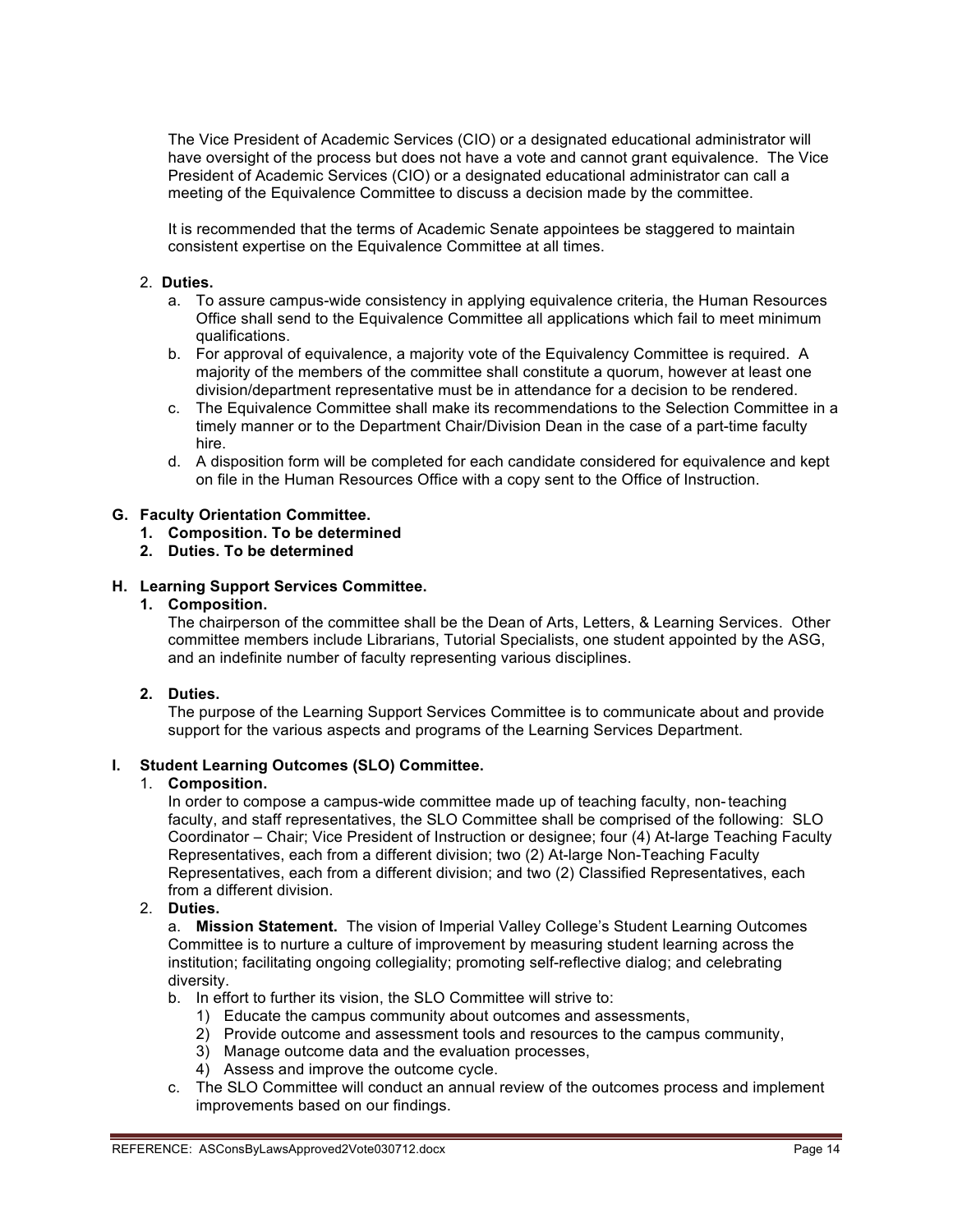3. **Training.** At this time, all new committee members are requested to use the IVC SLO Committee website as a self-study in which to learn more about the outcomes process at IVC and other campuses. Books on outcomes are also available in the Library "Reserve" section.

## **ARTICLE IV -- ELECTION CODE**

### **Section 1. Voting Units.**

Voting units shall consist of recognized divisions and/or service areas. The purpose of establishing a division is to provide a broad and varied basis for representation in the Senate.

### **Section 2. Senate Composition.**

- **A.** The Senate shall consist of an appropriate number of members to allow representation from each Division and Part-Time faculty area, together with the maintenance of at least nine At Large representatives, in accordance with the Senate Bylaws.
- **B**. The following service area of the college shall be considered a voting unit and shall have independent Senate representation:
	- 1. Part-Time Faculty.
- **C.** Senate Composition:
	- 1. The Senate shall consist of twenty-nine (29) members.
	- 2. The Senate shall be composed as follows:
		- a) Academic Senate President, elected at large:
		- b) Nine (9) Senators, elected at large;
		- c) Two Senators per Division (14), elected by the members of the following divisions:
			- 1) Arts and Letters;
			- 2) Behavioral and Social Sciences;
			- 3) Economics and Workforce Development;
			- 4) Health and Public Safety;
			- 5) Learning Services;
			- 6) Science, Math, and Engineering;
			- 7) Student Services.
	- 3. Two part-time faculty Senators, elected by the part-time faculty.
	- 4. Ex officio participants (nonvoting members):
		- a) Immediate Past President,
		- b) Vice President of Academic Services;
		- c) Student representative.

## **Section 3. Division Unit Affiliation and Election.**

A Regular Member of the Electorate Members shall be considered, for election purposes, to be in that division voting unit in which the majority of his or her professional time is spent, unless in the judgment of the Elections Committee the best interest of the College will be otherwise served. Regular Electorate members whose professional time is equally divided between two divisions must officially declare their exclusive affiliation through the Elections Committee.

#### **Section 4. Elections, Terms of Office, and Vacancies.**

- **A.** Nomination, Election, and Vacancies of Senate Members.
	- 1. The Electorate shall elect the Senate President in the first eight weeks of the spring semester.
		- 2. Full-time faculty shall elect their senators during the first eight (8) weeks of spring semester of each year.
		- 3. For terms that expire on the last day of the spring semester of that year, the Chair of the Election Committee shall issue to each qualified member of the faculty a notice of vacancy and a blank declaration of candidacy.
		- 4. A signed statement of declaration of candidacy must be returned to the Chair of the Election Committee no later than one week from the date and hour of the notice.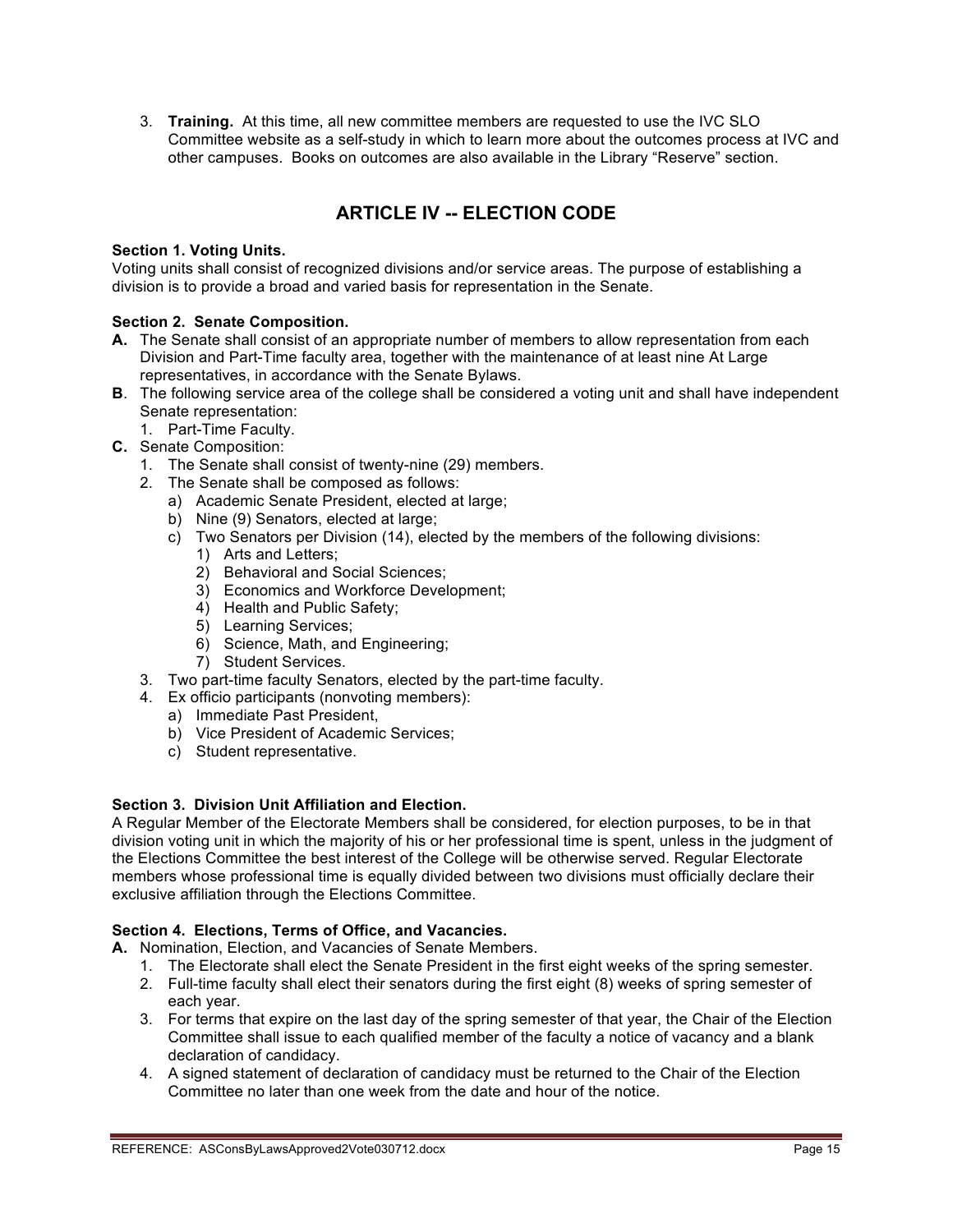- 5. A sample ballot indicating certified candidates, time, date, and place of the election shall be distributed to each faculty member no fewer than five days before the election.
- 6. Absentee ballots may be obtained from the Chair of the Election Committee.
- 7. Elections shall be conducted by secret ballot.
- 8. Immediately following the voting, a team of no fewer than three faculty members, including an Academic Senate member, shall count the ballots and certify with their signatures, the results of the election and report the results to the faculty.

#### **Section 5. Service Area Affiliation.**

Part-Time faculty shall be considered, for election purposes, to be in the Part-Time Academic Unit.

#### **Section 6. At-Large Senators.**

- **A.** The Senate shall consist of an appropriate number of members to allow representation from each Division and Part-Time faculty area, together with the maintenance of at least nine At Large representatives, in accordance with the Senate Bylaws.
- **B.** All members of the electorate are eligible to serve as At-Large Senators. At-Large Senators may be nominated by Division Voting Units, as specified in the Constitution, or by petition. Petitions may be circulated and signed by any member of the electorate, but no member of the electorate may sign more than one petition to be submitted for any one election. Petitions must be specific and include the signatures of the proposed nominee, the nominator and the seconder, each of whom must be a member of the Senate Electorate. Petitions bearing at least twenty (20) additional qualified signatures and submitted to the Senate Elections Committee at least fifteen (15) days prior to distribution of the Senate ballot, shall qualify the specific nominee for inclusion in the election.

#### **Section 7. Voting.**

Voting shall be in accordance with the Senate Constitution and Bylaws, and by procedures established by the Elections Committee. Voting shall be under the supervision of the Elections Committee or its appointed representative(s). Only Regular faculty may vote for Division representatives to the Academic Senate; only Part-Time faculty may vote for the Part-Time Academic representative to the Academic Senate. All faculty may vote for senators-at-large.

#### **Section 8. Rotation of Membership.**

An annual Senate Rotation Schedule shall be prepared and published by the Elections Committee and posted on the Academic Senate web site at the beginning of each academic year by the Chair of the Election Committee.

#### **Section 9. Time.**

The Elections Committee shall submit the election results to the Senate Executive committee at least one week prior to the first regularly scheduled Senate meeting in April. Within one week after the close of all special elections, the Elections Committee shall submit to the Senate Executive Committee the election results.

## **Section 10. Vacancies.**

A. The Senate seat of an elected member shall be declared vacant when a Senator:

- 1. resigns from the Senate,
- 2. is absent without proxy from three regular or special Senate meetings during one academic year,
- 3. no longer meets eligibility requirements,
- 4. accepts a leave of absence of any kind for one semester or longer,
- 5. is expelled from the Senate,
- 6. is recalled by area of representation.
- B. **Senators-At-Large.** If additional At-Large Senators are required according to the Senate Bylaws, those positions will be filled through the procedures established in the Senate Bylaws. If fewer At-Large Senators are required according to the Senate Bylaws, that number will be decreased at the next general election. Senate terms of less than three years may be necessary to maintain the Senate Rotation Schedule which require approximately one-third (1/3) of the terms to expire each